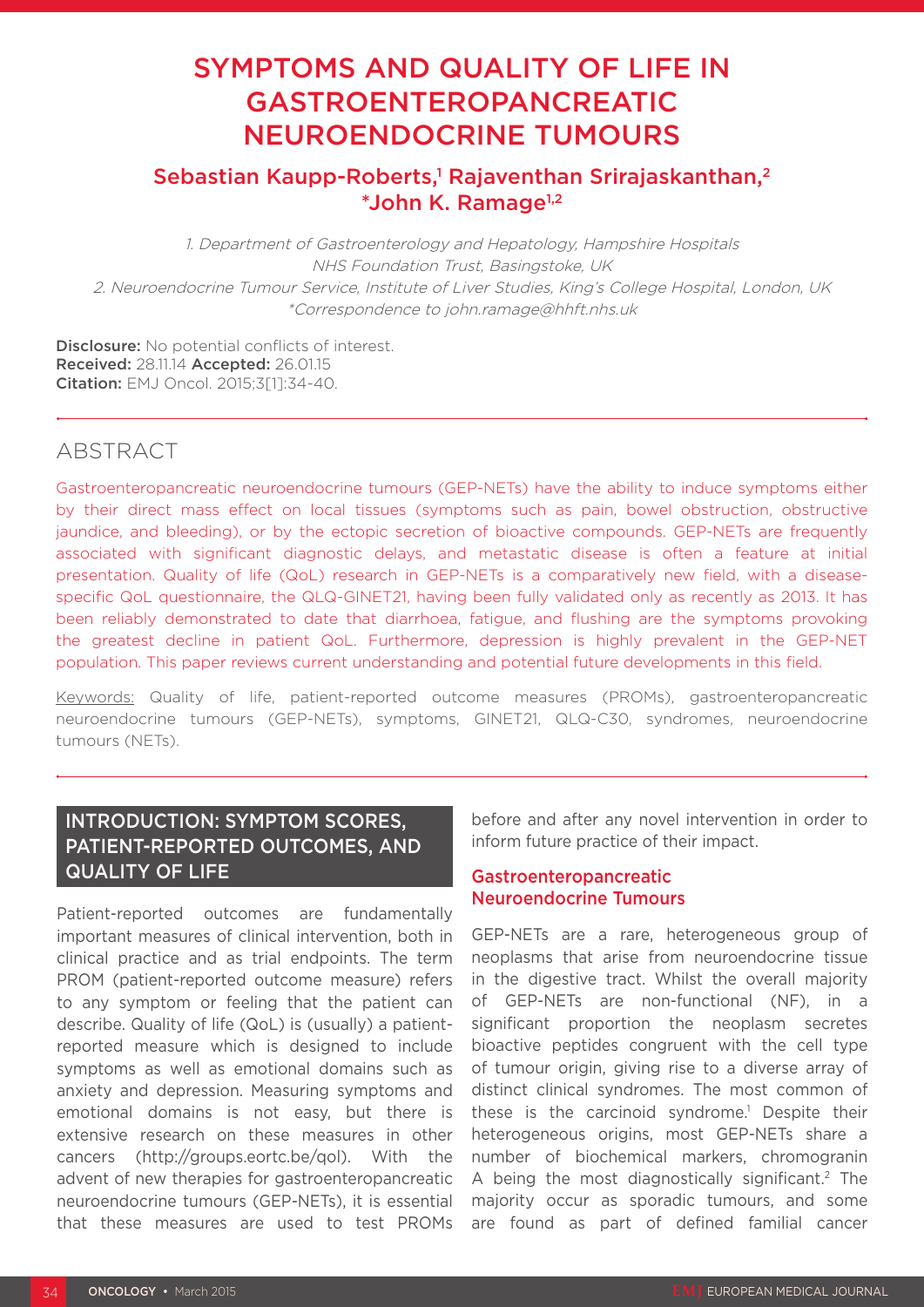syndromes.3 Incidence in industrialised nations ranges from 2 to 4.4 per 100,000 per year, with marginally higher prevalence in women and persons of African-American descent.<sup>4-6</sup> The surveillance, epidemiology, and end results program (SEER) data suggest that GEP-NETs are generally slow-growing neoplasms with overall 5-year survival rates of 60-65%. Prognostic factors include tumour site, type, degree of differentiation, and degree of spread. Thus, well-differentiated locally invasive tumours may yield a 5-year survival of up to 82%, whilst poorly differentiated metastatic neoplasms a 5-year survival as low as 4%. The best outcomes are seen in benign insulinomas and rectal NETs with 95% and 88% 5-year survival, respectively.<sup>4,6,7</sup>

# Disease-Specific Symptoms

#### **i) Universal symptoms**

All GEP-NETs may present with features unrelated to their source of origin, functionality, or location within the gastrointestinal (GI) tract. These include pain, nausea, diarrhoea, vomiting, iron deficiency anaemia arising from occult blood loss, bowel obstruction, obstructive jaundice, ascites, and rarely frank rectal bleeding. NF GEP-NETs may only manifest with these signs and symptoms once distant metastatic spread generates mass effects in other tissues. The commonest presenting symptoms of non-functional pancreatic NETs (NF -pNETs), which are over twice as common as functional pNETs, $8$  are abdominal pain (40-60%), jaundice (30-40%), and weight loss (25-50%). Due to the absence of a distinct hormonal syndrome, NF-pNETs are often detected as an incidental finding,9 and at diagnosis 60% of NF-pNETs will have metastasised, the liver being the commonest site.10

#### **ii) Carcinoid tumours**

Carcinoid tumours are neoplasms that arise from enterochromaffin cells, a class of secretory neuroendocrine cells widely distributed in the enteral epithelium. Functional carcinoid tumours are most commonly found in the jejunum and ileum,<sup>11</sup> secreting 5-hydroxytryptamine (serotonin, 5-HT) as well as histamine, bradykinin, and kallikrein. It is secretion of these vasoactive peptides into the systemic circulation that generates the carcinoid syndrome, classically a triad of dry flushing (flushing without sweating, occurs in 70% of patients), diarrhoea (occurs in 50% of patients), and dyspnoea (triggered by histamine-mediated bronchospasm, seen in 50% of patients).12,13 Approximately 10% of patients with a secretory carcinoid will exhibit all three symptoms concurrently. Abdominal pain, related to mesenteric desmoplasia, necrosis of hepatic metastases, or capsular stretch is found in up to 50% of patients.

The commonest carcinoid syndrome symptom is fatigue (69% of patients), appearing more commonly than in many other cancers, and may be a specific effect of hormone secretion. Other common features are nausea (seen in 39%), loss of appetite (39%), myalgia (up to 42%), insomnia (36%), and dry skin (39%).14 Bowel obstruction arises in up to 20% of cases at presentation.15 Lacrimation, rhinorrhoea, and a pellagra-like syndrome resulting from depletion of niacin due to a high 5-HT turnover may also be seen in rare cases.<sup>16</sup> Therefore all patients experiencing psychological effects in carcinoid disease should be considered for intravenous or oral vitamin B replacement.<sup>1,17</sup>

Up to 20% of patients exhibit features of carcinoid heart disease (CHD) at presentation,<sup>18</sup> a secondary restrictive cardiomyopathy resulting from fibrosis of the tricuspid and pulmonary valves. Leftsided heart disease may be seen in up to 15% of patients with CHD. The presence of CHD has been shown to dramatically worsen outcomes, with 3-year survival as low as 31% (versus 68% in patients without  $CHD$ <sup>19</sup> Initially presenting with murmurs, CHD will eventually progress to peripheral oedema, pulsatile hepatomegaly, and ascites if left untreated. A rare complication of carcinoid syndrome is the carcinoid crisis, most commonly precipitated by induction of anaesthesia or direct handling of the tumour. Caused by the sudden release of large amounts of vasoactive mediators into the systemic circulation, it is characterised by tachycardia, labile blood pressure, profound flushing, and bronchospasm.<sup>1</sup>

Timely diagnosis in carcinoid tumours is an ongoing problem.20 The commonest misdiagnoses are irritable bowel syndrome (leading to a mean diagnostic delay of 68 months), food allergies or intolerance (leading to a mean diagnostic delay of 168 months), depression (mean diagnostic delay of 205 months), other psychiatric disorders (mean diagnostic delay of 86 months), and lactose intolerance (mean diagnostic delay of 180 months). A survey of 154 patients undertaken by the United Kingdom's NET Patient Foundation found that 19% had waited for more than 5 years for a diagnosis.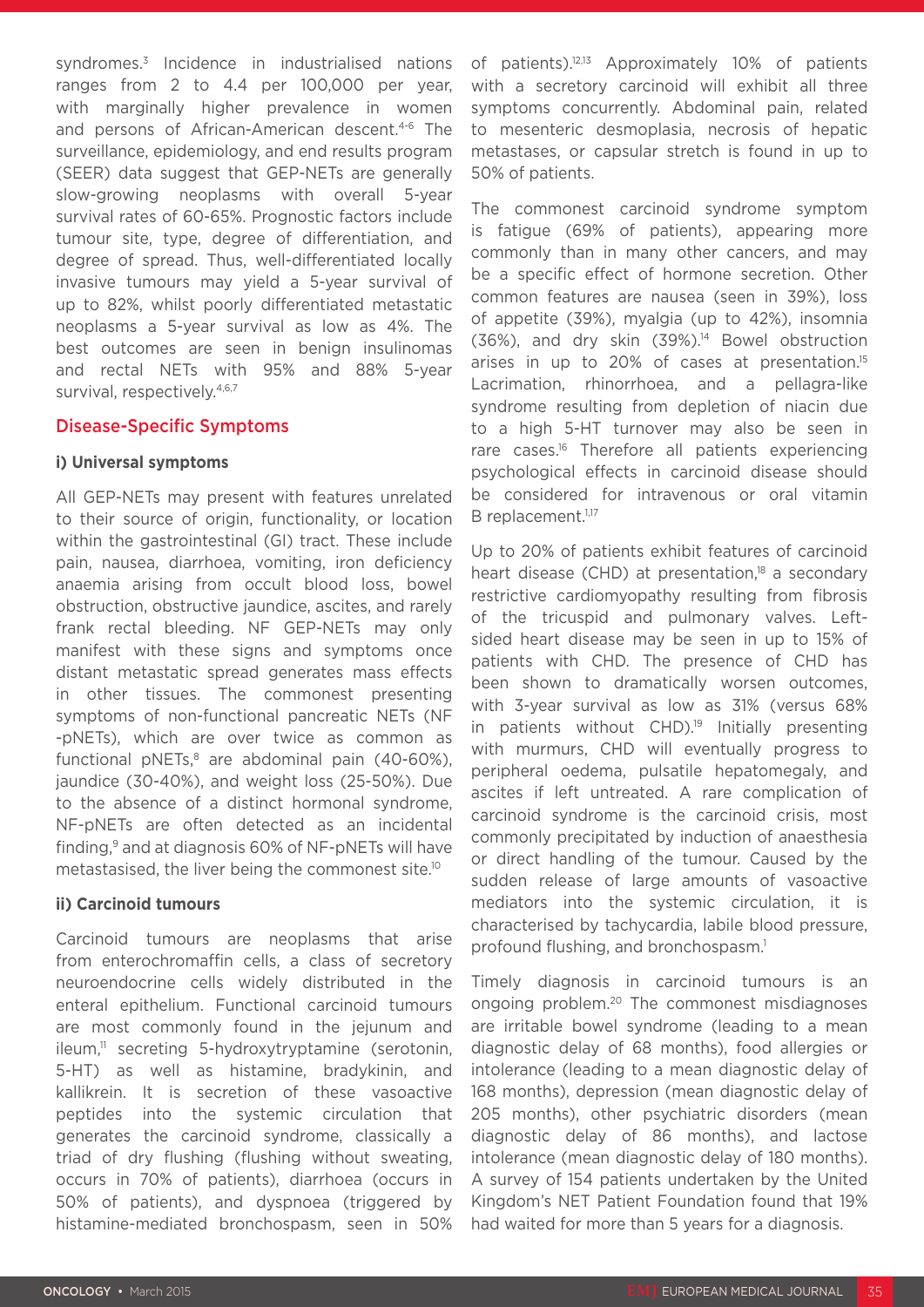## **iii) Insulinomas**

Insulinomas are rare neoplasms derived from pancreatic β-cells. Overall incidence was up to 4 per million per year in one case series,<sup>21</sup> making insulinomas the commonest functional pNET. Approximately 5% of cases can be attributed to multiple endocrine neoplasia Type 1 (MEN1).<sup>22</sup> Up to 10% of cases metastasise.<sup>23</sup> Insulinomas become symptomatic due to ectopic hypersecretion of insulin into the systemic circulation triggering episodes of hypoglycaemia, with symptoms classically worsening during periods of exercise, fasting, or intercurrent illness, and improving on eating. Symptoms<sup>24-29</sup> can be grouped into three categories:

a) Neuroglycopaenic symptoms (overall seen in 90% of patients) such as slurred speech, confusion (80%), blurred vision (59%), drowsiness or coma (38% and 47%, respectively), inattention, overeating (15-50%), and eventually a hypoglycaemic neuropathy in rare cases.

b) Adrenergic symptoms (seen in 60-70% of cases) such as anxiety, palpitations (seen in around 12%), sweating (up to 69%), xerostomia, and tremor (up to 24%).

c) Cholinergic symptoms such as hunger and paraesthesia.

The mean delay in diagnosis for insulinomas is around 4 years.<sup>25</sup>

# **iv) Gastrinomas**

Gastrinomas are rare tumours of the pancreas and duodenum characterised by the hypersecretion of gastrin. Overall incidence is around 1-2 per million per year. Gastrinomas show approximately equal preponderance for the duodenum or pancreas. It is thought that up to 70% occur within a triangle defined inferiorly by the  $2^{nd}$  and  $3<sup>rd</sup>$  portion of the duodenum, medially by the pancreatic neck and body, and superiorly by the confluence of the common bile and cystic ducts.30 Up to 10% will occur elsewhere in the abdomen (stomach, spleen, omentum, liver, ovary). Up to 60% will metastasise, and up to 25% are associated with MEN1.<sup>22,23</sup>

Hypersecretion of gastrin triggers both parietal cell hypersecretion of hydrochloric acid into the stomach and parietal cell hyperplasia.<sup>31</sup> The resulting combination of severe peptic ulceration and diarrhoea is termed Zollinger-Ellison Syndrome. In 35% of cases diarrhoea is the sole feature. Commonest presenting symptoms are epigastric and abdominal pain (up to  $100\%$  of patients), $32$ diarrhoea (up to 73% of patients, often with steatorrhoea due to inactivation of lipase), gastrooesophageal reflux disease (up to 64% of cases), upper GI bleeding (up to 17% of patients), perforation (up to 5% of presenting cases), and obstruction (up to 5% of cases). On endoscopy, up to 91% of patients with a gastrinoma will show duodenal or pyloric ulcers.33 The mean delay in diagnosis is 6.1 years.

## **v) Glucagonomas**

Glucagonomas arise from pancreatic α-cells with an incidence of around 0.1 per million per year. 50-80% of cases metastasise, and 10% of cases are associated with MEN1.<sup>22,23</sup> Symptoms are triggered by ectopic hypersecretion of glucagon, leading to persistent gluconeogenesis and lipolysis. The pathogenomic feature of hyperglucagonaemia is migratory necrolytic erythaema (MNE), a cutaneous eruption seen in 70-90% of cases. MNE presents as a maculopapular rash that becomes vesicular and necrotic, eventually healing with pigmented scarring. MNE is most commonly seen on the limbs and perioral skin, and appears to be triggered at sites of skin pressure, friction, or trauma.34,35 Other common symptoms are weight loss (seen in up to 80%), insulin resistance or frank Type 2 diabetes mellitus (40-90%), anaemia (up to 90%), hypoaminoacidaemia (up to 80%), and diarrhoea (around 25% of cases). The mean delay in diagnosis is 7 years.

#### **vi) VIPomas**

VIPomas secrete vasoactive intestinal peptide (VIP) and are amongst the rarest GEP-NETs with an incidence of 0.1 per million per year. Up to 70% will metastasise and up to 5% occur in conjunction with MEN1.22,23 Ectopic hypersecretion of VIP leads to VIPoma, characterised by profuse watery diarrhoea and electrolyte disturbances. Diarrhoea output above 700 ml per day is seen in all patients, with up to 70% exceeding 3,000 ml per day. Hypokalaemia, often severe, and dehydration are universal. Hypercalcaemia and hyperglycaemia occur in up to 50% of cases and hypochlorhydria in up to 76%. One-third of patients may also experience intermittent flushing.<sup>36-39</sup>

#### **vii) Somatostatinomas**

Somatostatinomas are neoplasms of δ-cells that secrete somatostatin. Overall incidence is thought to be <1 per 10 million per year. Up to 45% are associated with MEN1, and up to 70% of tumours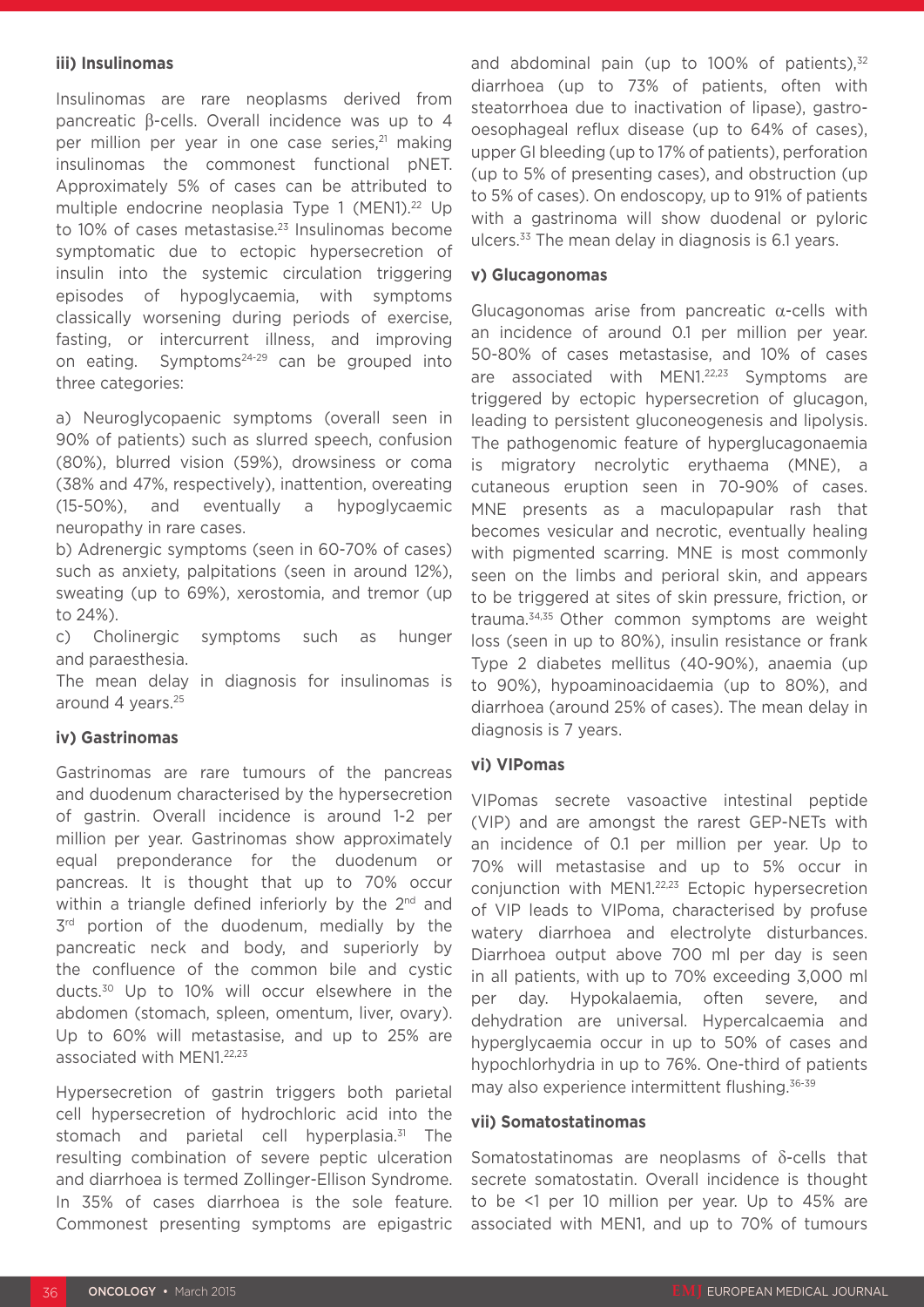will metastasise.<sup>22,23</sup> They are most commonly found in the pancreatic head and duodenum (ampulla and periampullar), although only 20% of duodenal tumours secrete clinically significant quantities of somatostatin (versus over 90% of pancreatic neoplasms). Duodenal somatostatinomas are sometimes associated with neurofibromatosis Type 1. Classically, hypersecretion of somatostatin results in the triad of diabetes mellitus (due to inhibition of insulin secretion), cholelithiasis (due to inhibition of cholecystokinin-mediated gall bladder emptying), and diarrhoea with steatorrhoea. Gastric hypochlorhydria, weight loss, and hypoglycaemia have also been reported.40-42

# Quality of Life

GEP-NETs are frequently diagnosed at a late stage, when metastatic disease is already present, and maximising QoL is therefore increasingly supplanting a curative approach. Prior to 2013, the European Organisation for Research and Treatment of Cancer (EORTC) generic cancer QLQ-C30 questionnaire was the only widely used tool to assess QoL.

# **i) QLQ-GINET21**

The GINET21 module was first conceived in 2006<sup>43</sup> and underwent final Phase IV psychometric validation in 2013.44 It focuses on flushing, GI symptoms, weight, anxiety, communication with patients, and treatment side-effects. Whilst the GINET21 has been validated for all types of GEP-NET, data on the rarer functional pNETs have been difficult to generate in statistically significant quantities. Only a limited number of insulinoma patients were included in the original development of the GINET21 and there is to date no separate QoL measure available for use for these patients. As the majority of patients will be curatively treated by surgery and the number of metastatic insulinoma patients is so small, developing a questionnaire would be very challenging. A small number of patients with secretory gastrinomas were included in the early stages of the development of the GINET21, but it was felt that there were not enough to make GINET21 a valid measure for this particular patient subgroup. As they have very specific symptoms, developing a QoL measurement tool for these patients may be feasible. The functional pNETs in iv-vii above are so rare that very little is known about patients' QoL. Despite the GINET21 having been validated for their use, the specificity of the

syndromes generated by pNETs as a group gives rise to the question as to whether a separate QoL questionnaire, or an amended GINET21 is required in future to fully capture the issues experienced by patients in these circumstances. To date there are no published data to support this, a reflection on the difficulty of acquiring statistically significant data quantities.

# **ii) Norfolk QoL NET**

The Norfolk QoL NET was developed in 2009 with a focus on symptom frequency, duration, and severity, impact on activities of daily living (ADLs), and effects of treatment with somatostatin analogues.45 A comparative study published in 2011 suggests that there is strong correlation between the final scores for both the QLQ-GINET21 and the Norfolk QoL NET. Furthermore, serum 5-HT levels and, significantly, overall tumour burden appear to correlate strongly with final QoL scores in both QLQ-GINET21 and Norfolk QoL NET.46

There is some evidence that overall QoL is perceived as good by patients, as suggested by a 1999 study of 119 patients (carcinoid: n=64 and pNETs: n=55) using the QLQ-C30.<sup>47</sup> However, a 2009 study in Norway using the SF-36 short form health survey comparing 196 NET patients with a healthy sample of 5,258 found significantly lower scores across all domains, in particular, the ability to complete ADLs and mental health.<sup>48</sup> Poor mental health in particular appears to be prevalent in patients with pNETs, as demonstrated by a 2009 study of 55 pNET patients using the SF-12, BDIII, GHQ-12, and state-trait anxiety inventory (STAI) questionnaires found an overall prevalence of mild to-moderate depression of 40%.<sup>49</sup>

Symptoms appearing to have the greatest impact on patient QoL have been identified as fatigue and diarrhoea (flushing to a lesser extent) in a study of 36 consecutive patients with carcinoid tumours in Sweden using the QLQ-C30.14 Fatigue and diarrhoea were the reason for patients scoring poorly in their ability to complete ADLs, work, and social activities. The same study identified that the worst aspect of emotional distress was anxiety related to disease progression. Diarrhoea and flushing were identified as the most significant factors in determining QoL in an American study of 663 patients using online SF-36 and PROMIS-29 questionnaires.<sup>50</sup>

QoL changes during treatment are poorly understood at present, and research focus has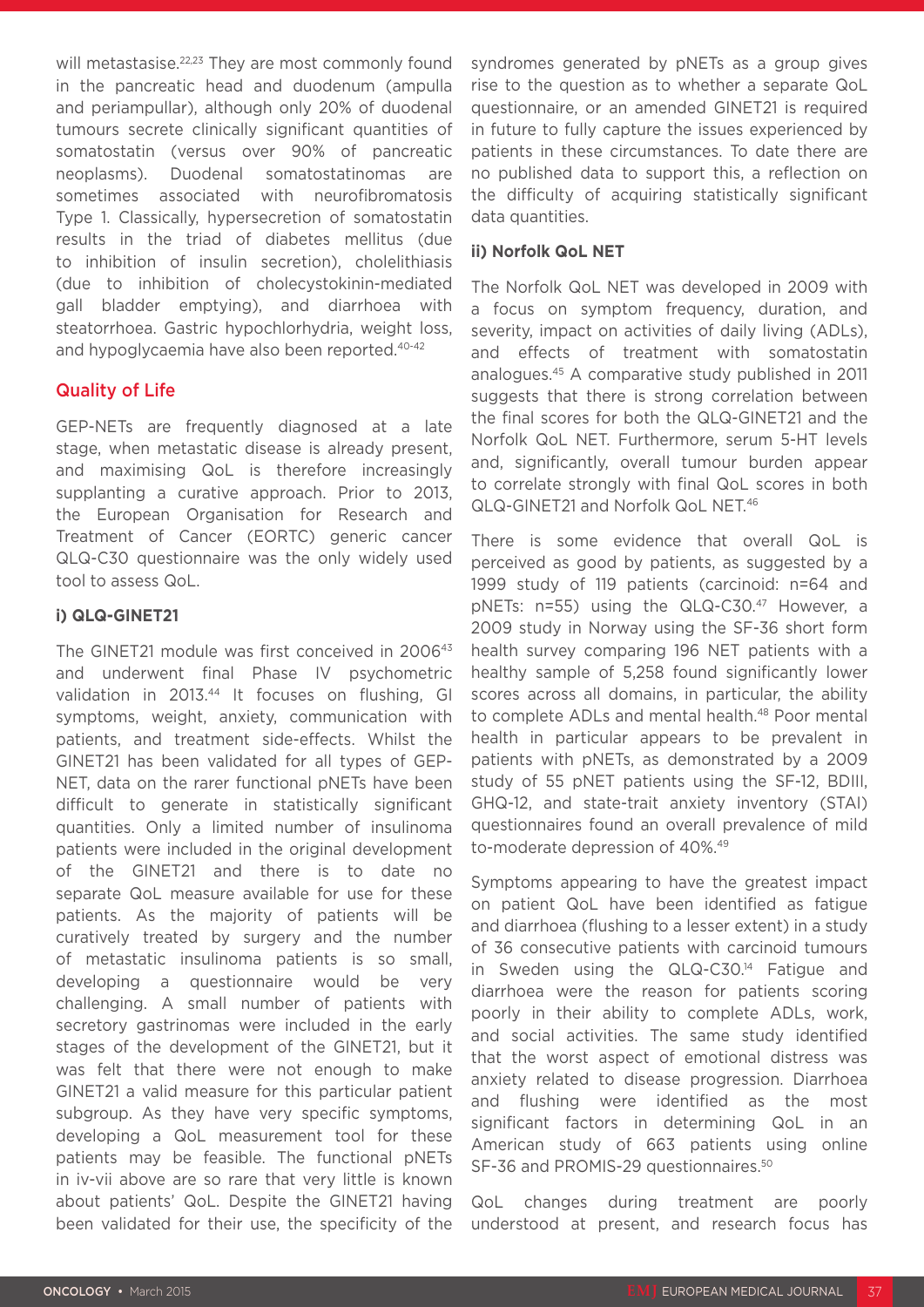been overwhelmingly on medical therapies. A 2014 randomised, double-blind controlled trial (CLARINET)51 in patients with metastatic GEP-NETs comparing lanreotide (n=101) to placebo (n=103) found no significant difference in overall QoL or overall survival (OS), although the primary endpoint of the study, progression-free survival (PFS), was significantly improved, with an estimated 24-month PFS of 65.1% in the lanreotide arm versus 33% in the placebo arm. Due to the high rate of crossover from placebo to lanreotide of over 50%, differences in OS and QoL may not be expected. Diarrhoea was the most frequently reported adverse effect, found in 26% of patients in the lanreotide arm of the trial (versus 9% in the placebo group). Similarly, a 2011 randomised, double-blind, placebo-controlled trial in patients with advanced pNETs compared sunitinib (n=86) to placebo (n=85) and demonstrated no appreciable difference in QoL as measured by the QLQ-C30 between study groups, with the exception of diarrhoea, which worsened in the sunitinib group.<sup>52</sup>

An earlier study<sup>53</sup> following 50 patients with metastatic GEP-NETs being treated with 177Luoctreotate showed significant improvements in global QoL as measured by the QLQ-C30, with particular improvements in fatigue, insomnia, and pain. Improvements in QoL were seen irrespective of tumour progression or regression. A similar trial in the palliative setting<sup>54</sup> with 131I-metaiodobenzylguanidine (n=13) showed symptomatic improvement in 92% and 55% with 111In-octreotide (n=11). A larger 2011 trial<sup>55</sup> of <sup>177</sup>Luoctreotate in 256 patients with metastasised neuroendocrine tumours measuring QLQ-C30 and Karnofsky Performance Status found significant global improvements in appetite, diarrhoea (67% showed improvement), social functioning, and fatigue (improved in 49%) regardless of treatment outcome. Pain improved in 53% of patients.

# **DISCUSSION**

QoL research in the field of GEP-NETs has been impeded by a lack of consistent measurement tools and a paucity of data relating to the individual GEP-NET subtypes. The availability of the GINET21 is anticipated to generate better quality and more relevant data.<sup>56</sup> Most trials and studies

that have examined QoL in GEP-NETs to date have made use of general cancer QoL questionnaires such as the QLQ-C30. However, one must take into account that in those patients with disseminated or high-grade GEP-NETs, the majority of symptoms may relate to disseminated malignant disease in general rather than to a specific hormonal syndrome. In these instances a general cancer QoL questionnaire may be more applicable. There is also a strong argument to suggest a separate QoL assessment tool for NF GEP-NETs, as most development has focused on functional syndromes. The question persists as to whether separate QoL questionnaires are required for the functional pNETs in order to accurately quantify the issues faced by these patients. At present, there are no available data to settle this issue.

A novel, rapid, and comparatively resource-sparing method of data collection could be found in internet-based online questionnaires, using them to validate, update, and generate QoL questionnaires. This method is of particular interest in the study of the vanishingly rare secretory pNETs, as generating statistically significant amounts of data is exceedingly challenging. This is an issue that could be overcome by allowing patients from around the globe to contribute data, thus dramatically increasing yield. Research into the feasibility of this strategy for data collection is currently in its infancy, with the first studies due for publication in the coming months.

The availability of the GINET21 is anticipated to greatly facilitate the acquisition of QoL data as a routine aspect of clinical trials, if not as their primary outcome. Collection of patient-reported outcome data is already being integrated into routine clinical care in at least one UK centre, with patients completing a GINET21 as part of clinic visits. Adapting QoL measurement tools to routine clinical practice still faces a number of challenges. The length of the combined QLQ-C30 and GINET21 (51 questions) makes it comparatively cumbersome to administer in a clinical setting, and a shortened version, or computer-adaptive questionnaire may be a desirable tool. IT provisions will undoubtedly be key in facilitating adoption in clinical practice, with the ability to present changes in QoL to the clinician in graph form, potentially proving decisive.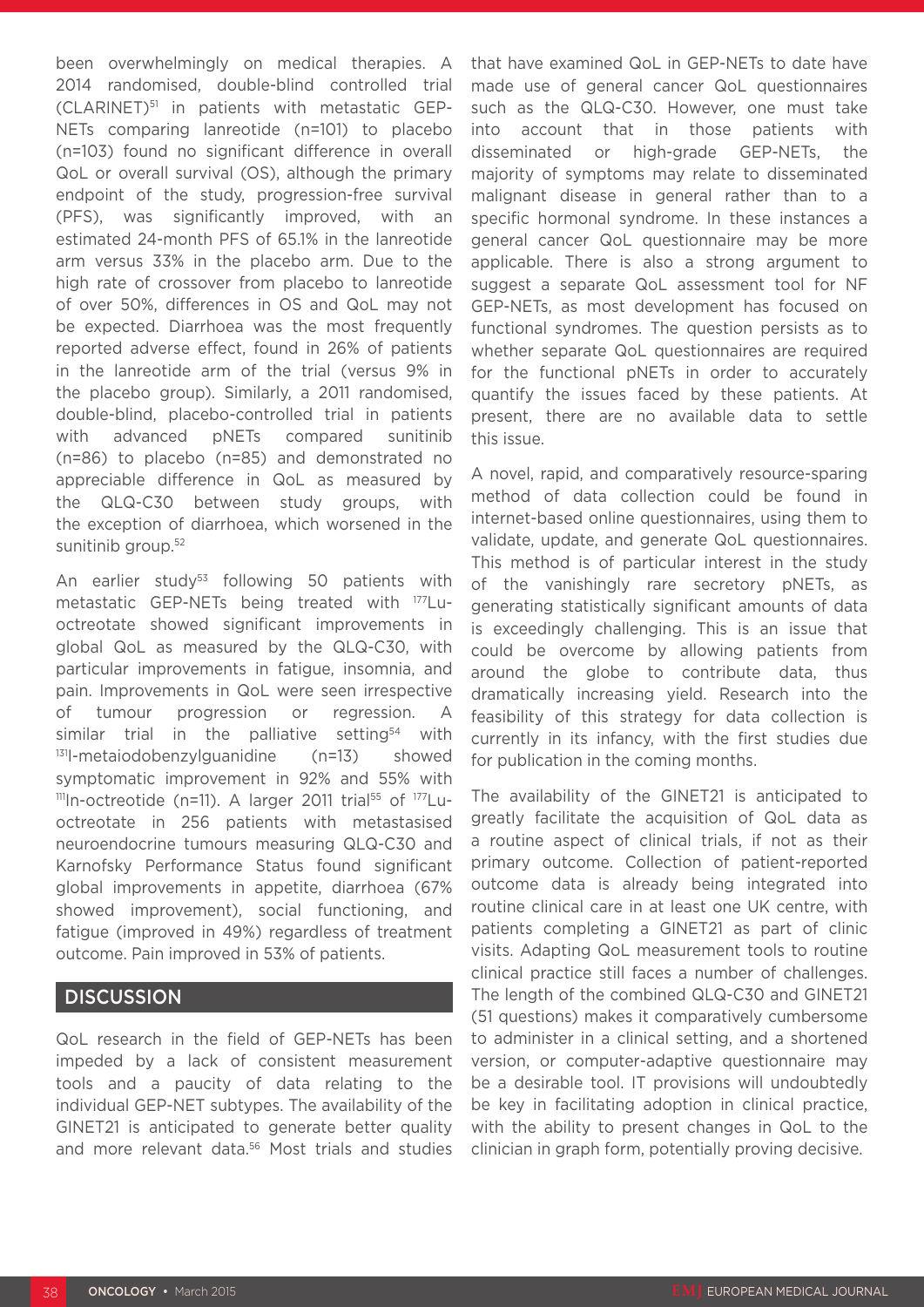## **REFERENCES**

1. Ramage JK et al. Guidelines for the management of gastroenteropancreatic neuroendocrine (including carcinoid) tumours (NETs). Gut. 2012;61(1):6-32.

2. Tomassetti P et al. Diagnostic value of plasma chromogranin A in neuroendocrine tumours. Eur J Gastroenterol Hepatol. 2001;13:55-8.

3. Duh QY et al. Carcinoids associated with multiple endocrine neoplasia syndromes. Am J Surg. 1987;154:142-8.

4. Hemminki K, Li X. Incidence trends and risk factors of carcinoid tumors: a nationwide epidemiologic study from Sweden. Cancer. 2001;92:2204-10.

5. Modlin IM et al. A 5-decade analysis of 13,715 carcinoid tumors. Cancer. 2003;97:934-59.

6. Yao JC et al. One hundred years after "carcinoid": epidemiology of and prognostic factors for neuroendocrine tumors in 35,825 cases in the United States. J Clin Oncol. 2008;26:3063-72.

7. Oberg K, Eriksson B. Endocrine tumours of the pancreas. Best Pract Res Clin Gastroenterol. 2005;19:753-81.

8. Ito T et al; Neuroendocrine Tumor Workshop of Japan. Preliminary results of a Japanese nationwide survey of neuroendocrine gastrointestinal tumors. J Gastroenterol. 2007;42:497–500.

9. Gullo L et al. Nonfunctioning pancreatic endocrine tumors: a multicenter clinical study. Am J Gastroenterol. 2003;98: 2435-9.

10. Falconi M et al; European Neuroendocrine Tumor Society. Welldifferentiated pancreatic nonfunctioning tumors/carcinoma. Neuroendocrinology. 2006;84:196–211.

11. Feldman JM. Carcinoid tumors and syndrome. Semin Oncol. 1987;14:237-46.

12. Vinik AI et al; North American<br>Neuroendocrine Tumor Society Neuroendocrine Tumor Society (NANETS). NANETS consensus guidelines for the diagnosis of neuroendocrine tumor. Pancreas. 2010;39:713-34.

13. Caplin ME et al. Carcinoid tumour. Lancet. 1998;352:799-805.

14. Fröid C et al. Health related quality of life and psychosocial function among<br>patients with carcinoid tumours. carcinoid tumours. A longitudinal, prospective, and comparative study. Health Qual Life Outcomes. 2007;5:18.

15. Bloom S et al (eds.), Oxford Handbook of Gastroenterology and Hepatology (2011) 2nd edition, Oxford University Press: Oxford, pp. 242-3.

16. Swain CP et al. Studies of tryptophan and albumin metabolism in a patient with carcinoid syndrome, pellagra, and

hypoproteinemia. Gastroenterology. 1976;71:484-9.

17. Shah GM et al. Biochemical assessment of niacin deficiency among carcinoid cancer patients. Am J Gastroenterol. 2005;100(10):2307-14.

18. Bhattacharyya S et al. Analysis of 150 patients with carcinoid syndrome seen in a single year at one institution in the first decade of the twenty-first century. Am J Cardiol. 2008;101:378-81.

19. Pellikka PA et al. Carcinoid heart disease. Clinical and echocardiographic spectrum in 74 patients. Circulation. 1993;87:1188-96.

20. Toth-Fejel S, Pommier RF. Relationships among delay of diagnosis, extent of disease, and survival in patients with abdominal carcinoid tumors. Am J Surg. 2004;187(5):575-9.

21. Service FJ et al. Functioning insulinoma--incidence, recurrence, and long-term survival of patients: a 60-year study. Mayo Clin Proc. 1991;66(7):711-9.

22. Thakker R, "Multiple Endocrine Neoplasia Type 1," Jameson JL, DeGroot LJ (eds.), Endocrinology, 2-volume set (2010) 6th edition, Saunders Elsevier: Philadelphia, PN, pp. 2719-41.

23. Taheri S et al., "Gastrointestinal Hormones And Tumour Syndromes," Jameson JL, DeGroot LJ (eds.), Endocrinology, 2-volume set (2010) 6th edition, Saunders Elsevier: Philadelphia, PA, pp. 2742-73.

24. Jensen RT, "Endocrine Neoplasms of the Pancreas," Yamada T et al (eds.), Textbook of Gastroenterology (2008) 5th edition, Wiley-Blackwell: Oxford.

25. Grant CS. Insulinoma. Best Pract Res Clin Gastroenterol. 2005;19:783-98.

26. Galbut DL, Markowitz AM. Insulinoma: diagnosis, surgical management and long-term follow-up. Review of 41 cases. Am J Surg. 1980;139:682-90.

27. Dizon AM et al. Neuroglycopenic and other symptoms in patients with insulinomas. Am J Med. 1999;106:307-10.

28. Soga J et al. Insulinoma/hypoglycemic syndrome: a statistical evaluation of 1085 reported cases of a Japanese series. J Exp Clin Cancer Res. 1998;17:379-88.

29. Fajans SS, Vinik AI. Insulin-producing islet cell tumors. Endocrinol Metab Clin North Am. 1989;18:45–74.

30. Meko JB, Norton JA. Management of patients with Zollinger-Ellison syndrome. Annu Rev Med. 1995;46:395-411.

31. Berna MJ et al. Serum gastrin in Zollinger-Ellison syndrome: I. Prospective study of fasting serum gastrin in 309 patients from the National Institutes of Health and comparison with 2229 cases from the literature. Medicine (Baltimore). 2006;85:295-330.

32. Roy PK et al. Zollinger-Ellison syndrome. Clinical presentation in 261 patients. Medicine (Baltimore). 2000;79:379-411.

33. Deveney CW, Deveney KE. Zollinger-Ellison syndrome (gastrinoma). Current diagnosis and treatment. Surg Clin North Am. 1987;67:411-22.

34. Soga J, Yakuwa Y. Glucagonomas/ diabetico-dermatogenic syndrome (DDS): a statistical evaluation of 407 reported cases. J Hepatobiliary Pancreat Surg. 1998;5(3):312-9.

35. van Beek AP et al. The glucagonoma syndrome and necrolytic migratory erythema: a clinical review. Eur J Endocrinol. 2004;151(5):531-7.

36. Soga J, Yakuwa Y. Vipoma/ diarrheogenic syndrome: a statistical evaluation of 241 reported cases. J Exp Clin Cancer Res. 1998;17:389–400.

37. Matuchansky C, Rambaud J, "VIPomas And Endocrine Cholera: Clinical Presentation, Diagnosis, and Advances In Management," Jensen RT, Mignon M (eds.), Endocrine Tumors of the Pancreas: Recent Advances in Research and Management (1995) Vol. 23, S. Karger AG: Basel, pp. 166-82.

38. Nikou GC et al. VIPomas: an update in diagnosis and management in a series of 11 patients. Hepatogastroenterology. 2005;52:1259-65.

39. Ghaferi AA et al. Pancreatic VIPomas: subject review and one institutional experience. J Gastrointest Surg. 2008;12(2):382-93.

40. Nesi G et al. Somatostatinoma: clinicopathological features of three cases and literature reviewed. J Gastroenterol Hepatol. 2008;23(4):521-6.

41. Krejs GJ et al. Somatostatinoma syndrome. Biochemical, morphologic and clinical features. N Engl J Med. 1979;301:285-92.

42. Moayedoddin B et al. Spectrum of malignant somatostatin-producing neuroendocrine tumors. Endocr Pract. 2006;12:394–400.

43. Davies AH et al. Development of a disease-specific Quality of Life questionnaire module for patients with gastrointestinal neuroendocrine tumours. Eur J Cancer. 2006;42(4):477-84.

44. Yadegarfar G et al; EORTC Quality of Life Group. Validation of the EORTC QLQ-GINET21 questionnaire for assessing quality of life of patients with gastrointestinal neuroendocrine tumours. Br J Cancer. 2013;108(2):301-10.